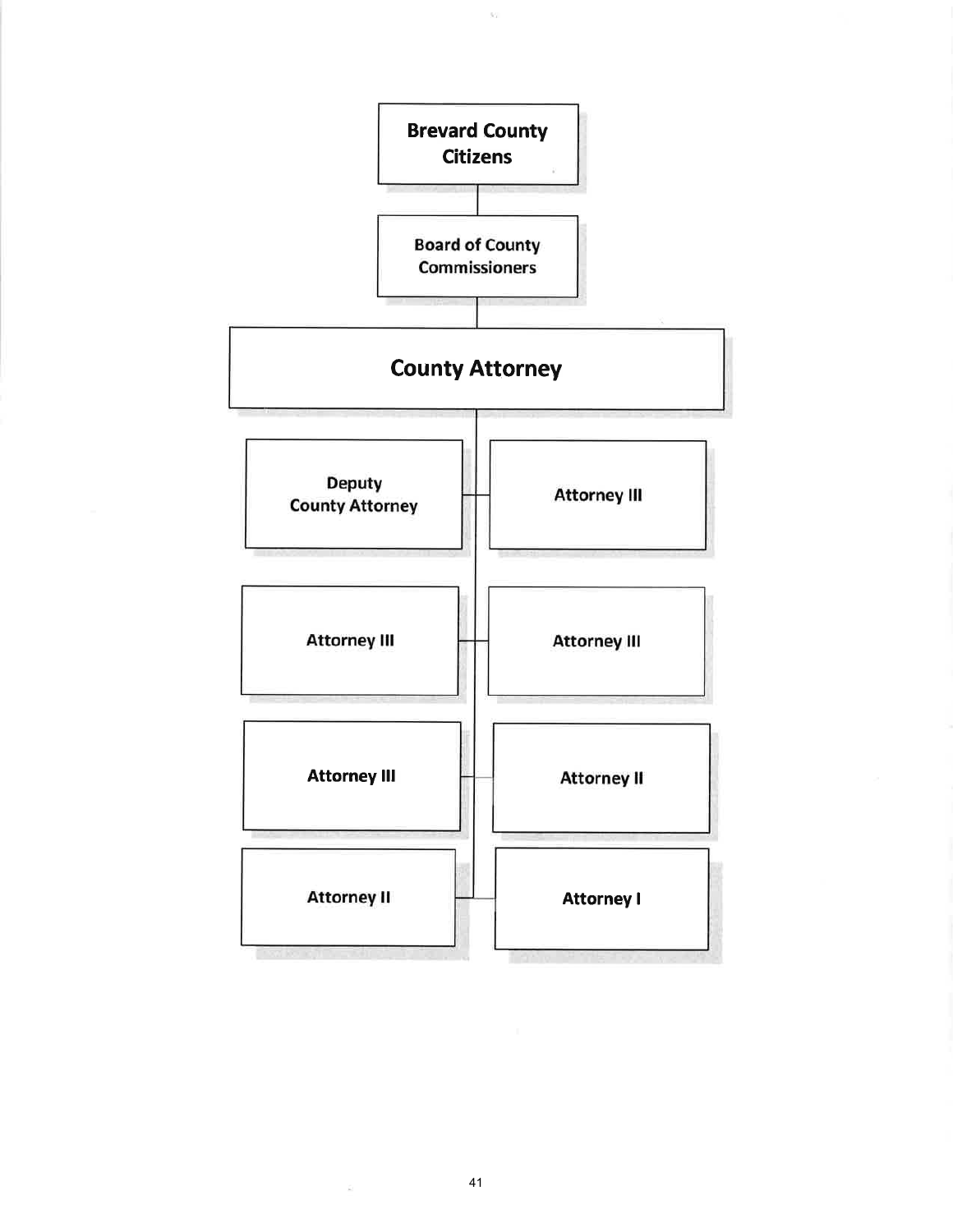## COUNTY ATTORNEY



# ADOPTED BUDGET FY2018-2019 st,620,440

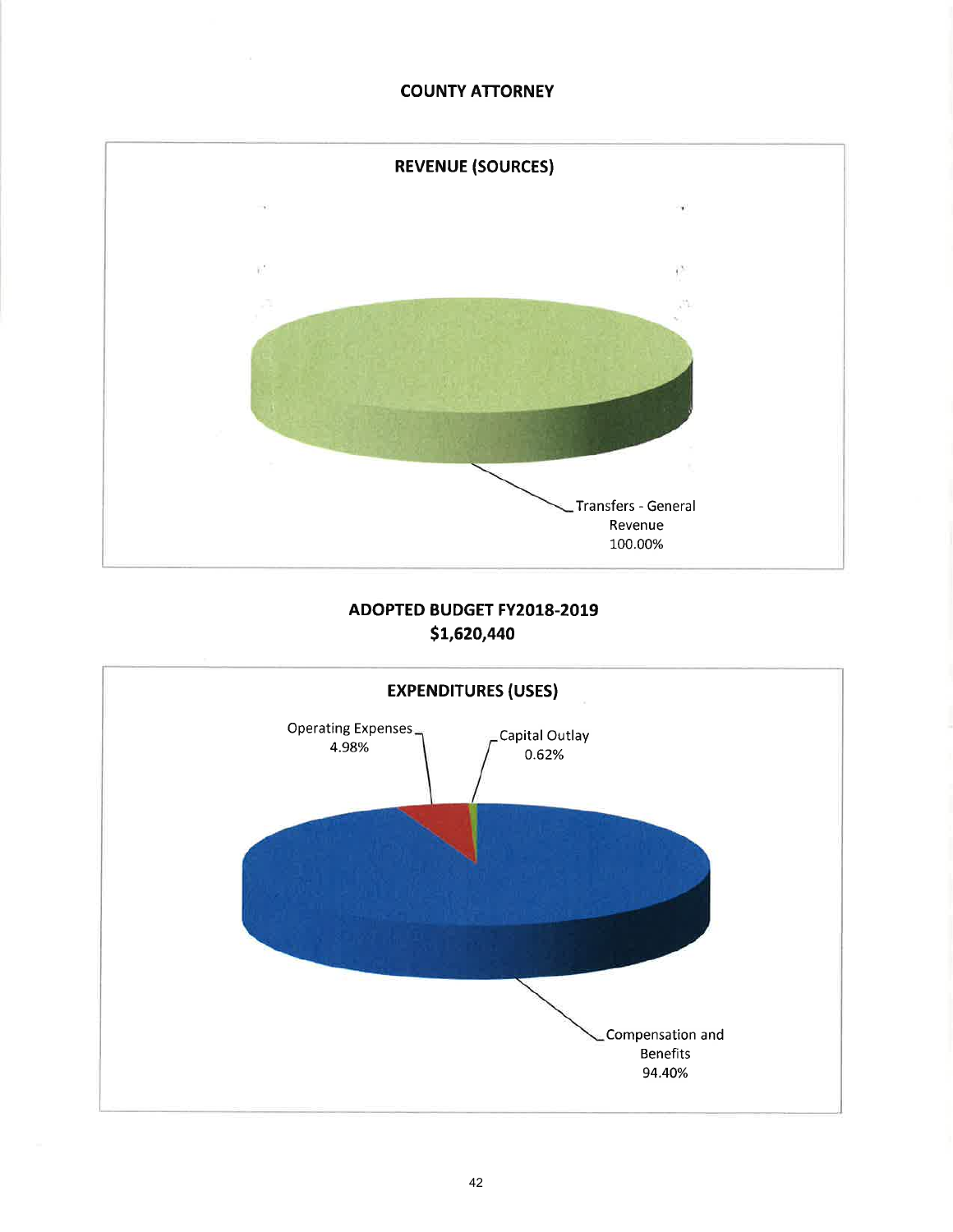# COUNTY ATTORNEY **SUMMARY**

### MISSION STATEMENT:

To act as legal advison to the Board of County Commissioners and Brevard County's Records Management Liaison Officer for the State of Florida Records.

### PROGRAMS AND SERVICES:

### ACCOMPLISHMENTS, INITIATIVES, TRENDS AND ISSUES AND SERVICE LEVEL IMPACTS:

### **COUNTY ATTORNEY**

The County Attorney's Office (CAO) provides legal advice to the Board of County Commissioners and over twenty County departments to ensure compliance with state and federal law and local ordinances responsibility.

- o Provides legal advice to staff in interpreting ordinances, statutes and Board policy; negotiates, reviews, prepares interprets, edits and provides advice upon the administration of contracts as well as other legal documents used in County business
- Provides legal advice to minimize or limit exposure of the County to financial liability
- . Represents the County in litigation in state and federal counts and administrative proceedings
- As the County's Records Management Liaison Officer for the State of Florida Records Management Program, the County Attorney provides advice on records management activities for all County Departments maintaining such activities
- **•** In addition, the County Attorney's Office continues to experience increasingly large numbers of Public Records Requests involving many hours of researching, compiling reports and responding to the requests, (Over 1000 requests were received last year)
- The County Attorney's Office also assists with litigation handled by outside counsel, when warranted

### Accomplishments:

- Initiation of condemnation of northern segment of St. John's Heritage Parkway right of way
- o Finalized the acquisition of Barnes Boulevard Phases 1,2 and 3 including eminent domain proceedings, with one trial on outstanding appraisal issues in Phase 2
- Advised on construction contract disputes involving St. John's Heritage Parkway (southern segment) and Wickham Road
- USSSA / Viera Regional Park agreement
- Worked with Savannahs Homeowner's Association and Golf Partners to address golf course issue
- Filed and settled golf course management litigation
- Indian River Lagoon project advised and drafted documents as needed to implement plans
- Researched and drafted several moratoria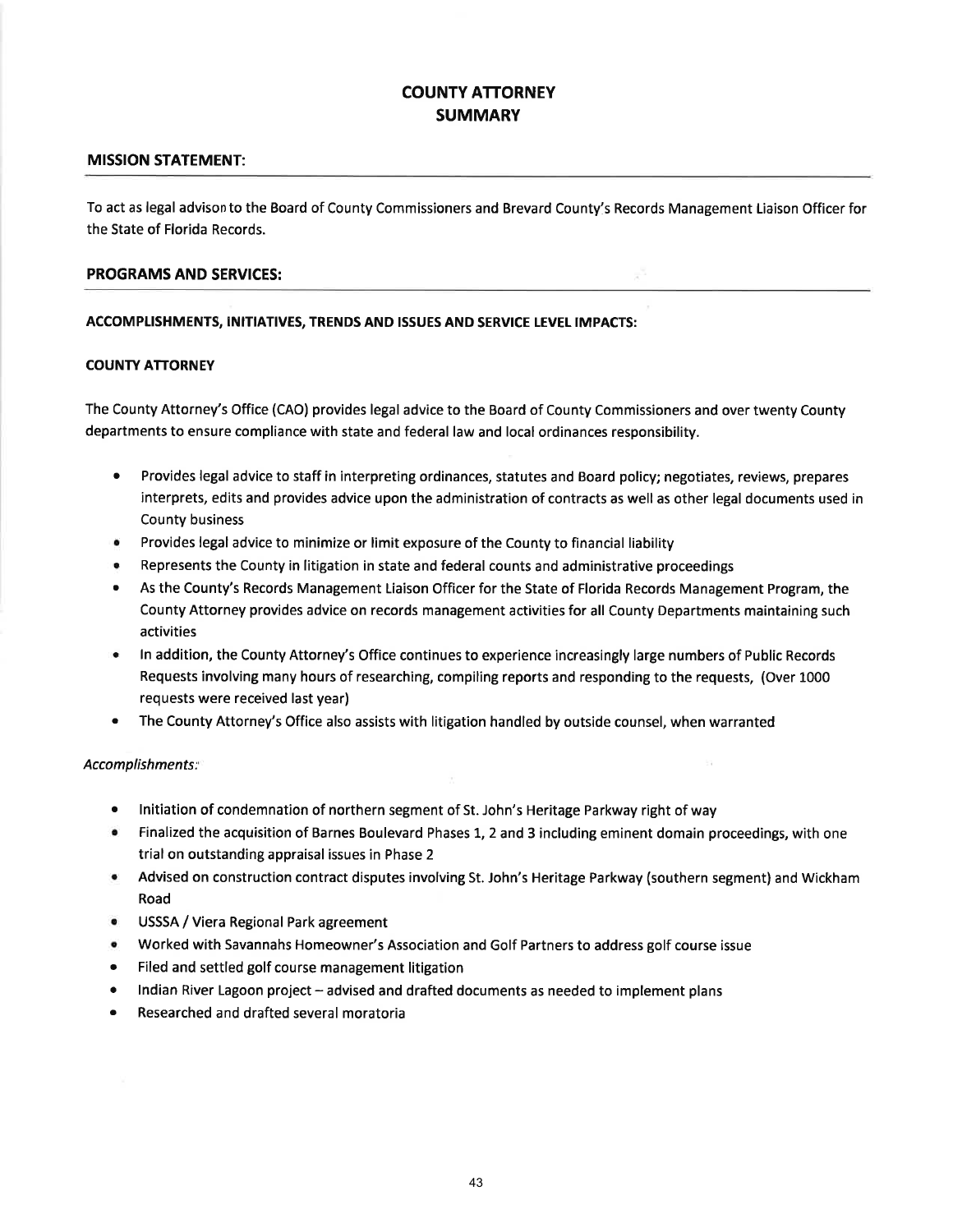# COUNTY ATTORNEY **SUMMARY**

#### Initiatives:

- $\bullet$ , Address RFQ for opioid litigation services
- . Expand year round internships to supplement summer externships with the University of Florida, to include general internship program for incoming and existing law students from numerous schools. ln addition, paralegal
- $\dot{\odot}$  programs have provided internship candidates on an intermittent basis
- **•** Continue to improve and update monitoring of the County's public records request system as the coordinator of that system
- **Assisting with bond issuance for various projects**
- o File Declaratory Judgment action to have the court determine the status of Central Boulevard a/k/a Miller Cove Road as public or private
- o Resolve outstanding issues with FEC for Pineda flyover

#### Trends ond Issues

The continued negotiation of CRA interlocal agreements with the numerous municipalities and their CRAs is expected. The CAO will continue its work to transfer golf course responsibility to other entities based on Board direction. The CAO also continues to see increases in personnel matters. Foreclosure activity remains steady and construction contract dispute resolution continues to occur. Economic development negotiation and contracting activity, likewise, continues. The CAO has also seen increase time requirements to manage the Public Records Request Tracking system.

#### Seruice Level lmpacts:

The County Attorney Office provides legal services-including litigation; monitors public records requests; and operates the Central Cocoa Library public records retention program with a staff of 14 people, which is less than were on staff 23 years ago. lt is anticipated the need to respond to public records requests will expand and additional staff will be needed. Consideration of moving this function out of the CAO may be appropriate in the future. a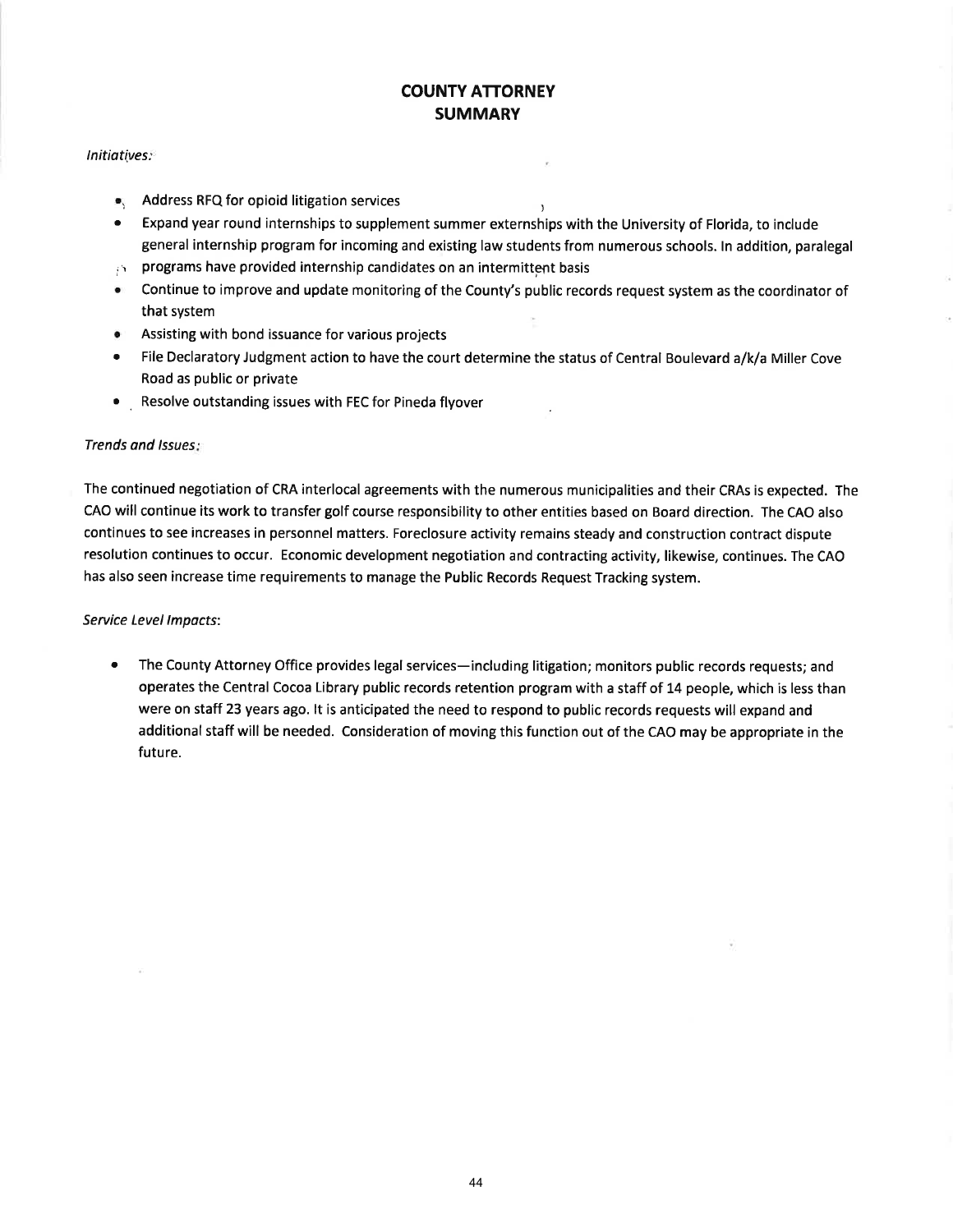# **COUNTY ATTORNEY: SUMMARY**

 $\langle \mathcal{O}_F \rangle$ 

 $\chi_{\rm T}$ 

Y.

## PROGRAM REVENUES AND EXPENDITURES

|                                   |               | <b>Current</b> | <b>Adopted</b> |                   |           |
|-----------------------------------|---------------|----------------|----------------|-------------------|-----------|
|                                   | <b>Actual</b> | <b>Budget</b>  | <b>Budget</b>  |                   | %         |
|                                   | FY2016-2017   | FY2017-2018    | FY2018-2019    | <b>Difference</b> | (Inc)/Dec |
|                                   |               |                |                |                   |           |
| <b>REVENUES:</b>                  |               |                |                |                   |           |
| Taxes                             | \$0           | \$0            | \$0            | \$0               | 0.00%     |
| Permits, Fees & Spec. Assess.     | \$0           | \$0            | \$0            | \$0               | 0.00%     |
| Intergovernmental                 | \$0           | \$0            | \$0            | \$0               | 0.00%     |
| <b>Charges for Services</b>       | \$790         | \$0            | \$0            | \$0               | 0.00%     |
| Fines and Forfeits                | \$0           | \$0            | \$0            | \$0               | 0.00%     |
| Miscellaneous                     | \$1,299       | \$0            | \$0            | \$0               | 0.00%     |
| Statutory Reduction               | \$0           | \$0            | \$0            | \$0               | 0.00%     |
| <b>Operating Revenues</b>         | \$2,089       | \$0            | \$0            | \$0               | 0.00%     |
| Balance Forward                   | \$0           | \$0            | \$0            | \$0               | 0.00%     |
| Transfers - General Revenue       | \$1,497,109   | \$1,601,492    | \$1,620,440    | \$18,948          | 1.18%     |
| Transfers - Other                 | \$0           | \$0            | \$0            | \$0               | 0.00%     |
| Other Finance Source              | \$0           | \$0            | \$0            | \$0               | 0.00%     |
| <b>Non-Operating Revenues</b>     | \$1,497,109   | \$1,601,492    | \$1,620,440    | \$18,948          | 1.18%     |
| <b>TOTAL REVENUES</b>             | \$1,499,197   | \$1,601,492    | \$1,620,440    | \$18,948          | 1.18%     |
|                                   |               |                |                |                   |           |
| <b>EXPENDITURES</b>               |               |                |                |                   |           |
| Compensation and Benefits         | \$1,434,911   | \$1,509,171    | \$1,529,735    | \$20,564          | 1.36%     |
| <b>Operating Expenses</b>         | \$59,352      | \$82,321       | \$80,705       | (51,616)          | (1.96%)   |
| Capital Outlay                    | \$4,935       | \$10,000       | \$10,000       | \$0               | 0.00%     |
| <b>Grants and Aid</b>             | \$0           | \$0            | \$0            | \$0               | 0.00%     |
| <b>Operating Expenditures</b>     | \$1,499,197   | \$1,601,492    | \$1,620,440    | \$18,948          | 1.18%     |
|                                   |               |                |                |                   |           |
| <b>CIP</b>                        | \$0           | \$0            | \$0            | \$0               | 0.00%     |
| <b>Debt Service</b>               | \$0           | \$0            | \$0            | \$0               | 0.00%     |
| Reserves-Operating                | \$0           | \$0            | \$0            | \$0               | 0.00%     |
| Reserves - Capital                | \$0           | \$0            | \$0            | \$0               | 0.00%     |
| <b>Reserves - Restricted</b>      | \$0           | \$0            | \$0            | \$0               | 0.00%     |
| <b>Transfers</b>                  | \$0           | \$0            | \$0            | \$0               | 0.00%     |
| <b>Non-Operating Expenditures</b> | \$0           | \$0            | \$0            | \$0               | 0.00%     |
| <b>TOTAL EXPENDITURES</b>         | \$1,499,197   | \$1,601,492    | \$1,620,440    | \$18,948          | 1.18%     |
|                                   |               |                |                |                   |           |
| <b>PERSONNEL:</b>                 |               |                |                |                   |           |
| Full-time positions               | 14.00         | 14.00          | 14.00          | 0.00              | 0.00%     |
| <b>Part-time Positions</b>        | 0.00          | 0.00           | 0.00           | 0.00              | 0.00%     |
| <b>Full-time Equivalent</b>       | 14.00         | 14.00          | 14.00          | 0.00              | 0.00%     |
| <b>Temporary FTE</b>              | 0.00          | 0.00           | 0.00           | 0.00              | 0.00%     |
| <b>Seasonal FTE</b>               | 0.00          | 0.00           | 0.00           | 0.00              | 0.00%     |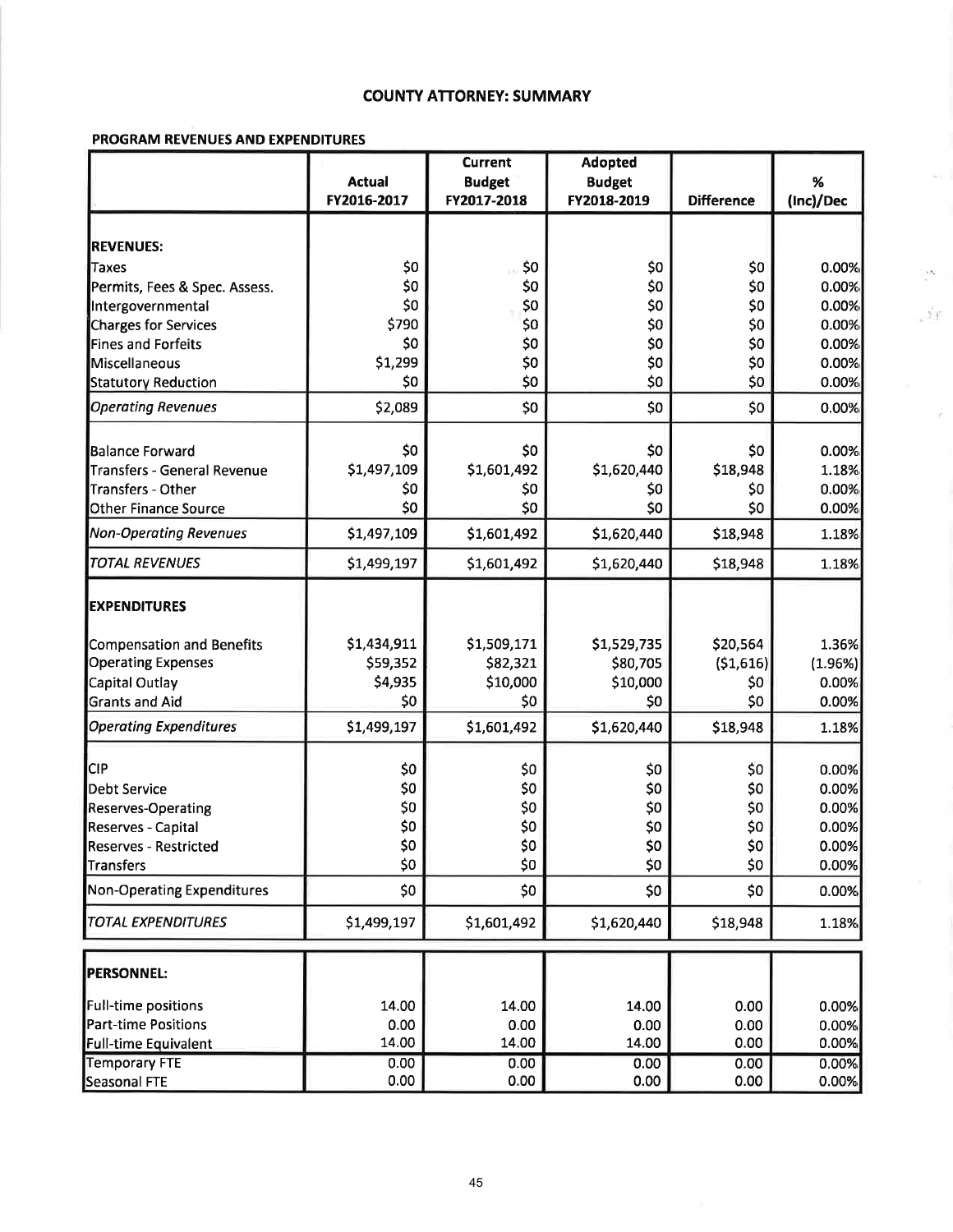# **COUNTY ATTORNEY: BUDGET VARIANCES**

| <b>REVENUES</b>                    | <b>VARIANCE</b> |          | % VARIANCE EXPLANATION                                  |
|------------------------------------|-----------------|----------|---------------------------------------------------------|
|                                    |                 |          |                                                         |
| <b>Taxes</b>                       | \$0             | 0.00%    |                                                         |
| Permits, Fees & Spec. Assess.      | \$0             | 0.00%    |                                                         |
| Intergovernmental                  | \$0             | 0.00%    |                                                         |
| <b>Charges for Services</b>        | \$0             | 0.00%    |                                                         |
| <b>Fines and Forfeits</b>          | \$0             | 0.00%    |                                                         |
| Miscellaneous                      | \$0             | 0.00%    |                                                         |
| <b>Statutory Reduction</b>         | \$0             | 0.00%    |                                                         |
| <b>Balance Forward</b>             | \$0             | 0.00%    |                                                         |
|                                    |                 |          | Primarily due to the Cost of Living Adjustments and FRS |
| <b>Transfers - General Revenue</b> | \$18,948        | 1.18%    | rate increases which is offset by a decrease in         |
|                                    |                 |          | <b>Operating Expenses</b>                               |
| <b>Transfers - Other</b>           | \$0             | $0.00\%$ |                                                         |
| <b>Other Finance Source</b>        | \$0             | $0.00\%$ |                                                         |
|                                    |                 |          |                                                         |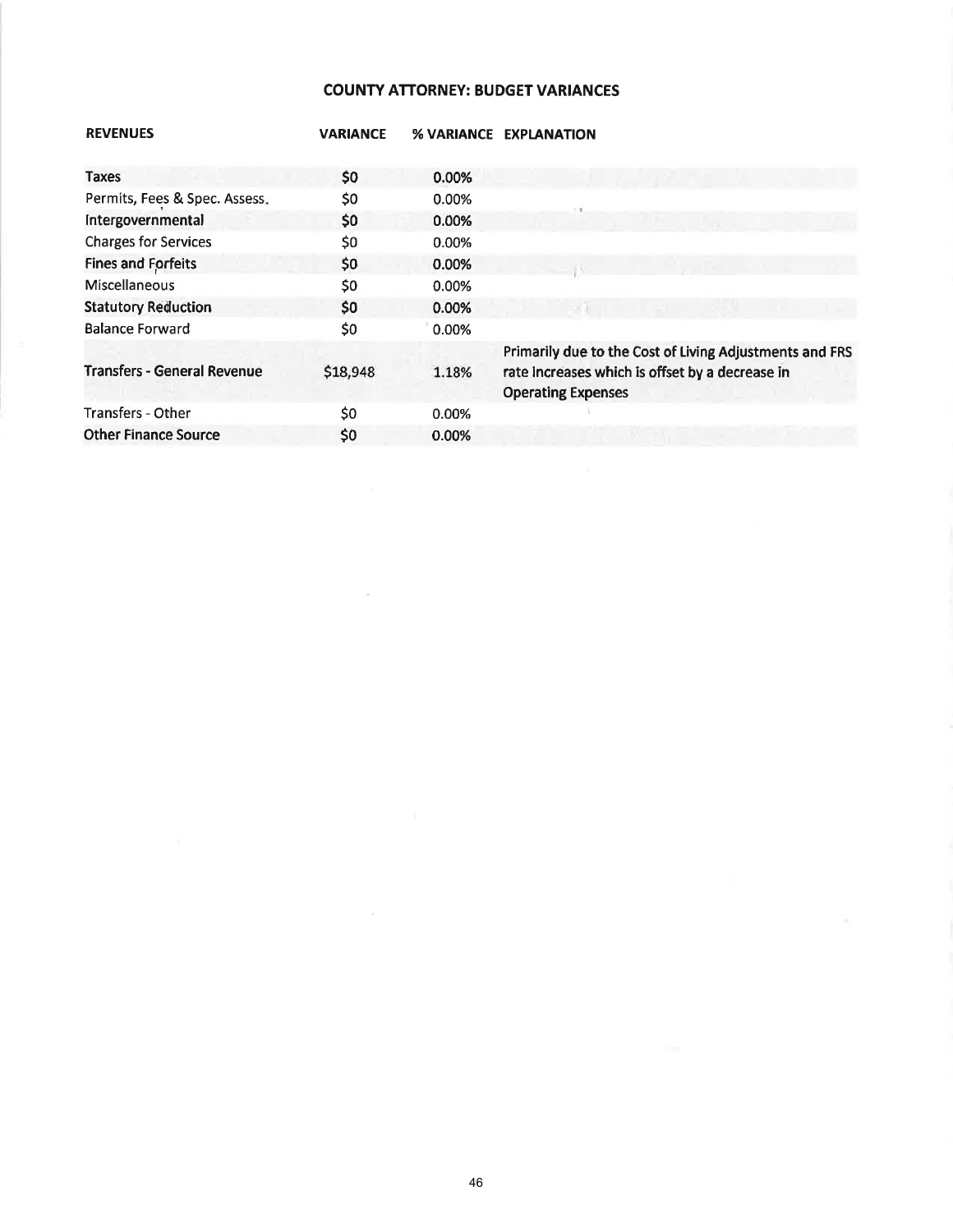## **COUNTY ATTORNEY: BUDGET VARIANCES**

| <b>EXPENDITURES</b>              | <b>VARIANCE</b> |                         | % VARIANCE EXPLANATION                                                                                                                                                                                   |
|----------------------------------|-----------------|-------------------------|----------------------------------------------------------------------------------------------------------------------------------------------------------------------------------------------------------|
| <b>Compensation and Benefits</b> | \$20,564        | 1.36%                   | Attributable to Cost of Living Adjustments and FRS rate<br>increases                                                                                                                                     |
| <b>Operating Expenses</b>        | (51,616)        | (1.96%)                 | Due primarily to a decrease in internal charges and<br>auto liability that was no longer needed which was<br>offset by an increase in office supplies needed to<br>support litigation and trial expenses |
| <b>Capital Outlay</b>            | \$0             | $0.00\%$ <sub>2.1</sub> |                                                                                                                                                                                                          |
| <b>Grants and Aid</b>            | \$0             | 0.00%                   |                                                                                                                                                                                                          |
| <b>CIP</b>                       | \$0             | 0.00%                   |                                                                                                                                                                                                          |
| Debt Service                     | \$0             | 0.00%                   |                                                                                                                                                                                                          |
| <b>Reserves-Operating</b>        | \$0             | 0.00%                   |                                                                                                                                                                                                          |
| Reserves - Capital               | \$0             | 0.00%                   |                                                                                                                                                                                                          |
| <b>Reserves - Restricted</b>     | \$0             | 0.00%                   |                                                                                                                                                                                                          |
| <b>Transfers</b>                 | \$0             | 0.00%                   |                                                                                                                                                                                                          |

÷,

 $\mathbb{R}^3$ 

 $C_{2}$ .

 $\overline{\mathbb{R}}$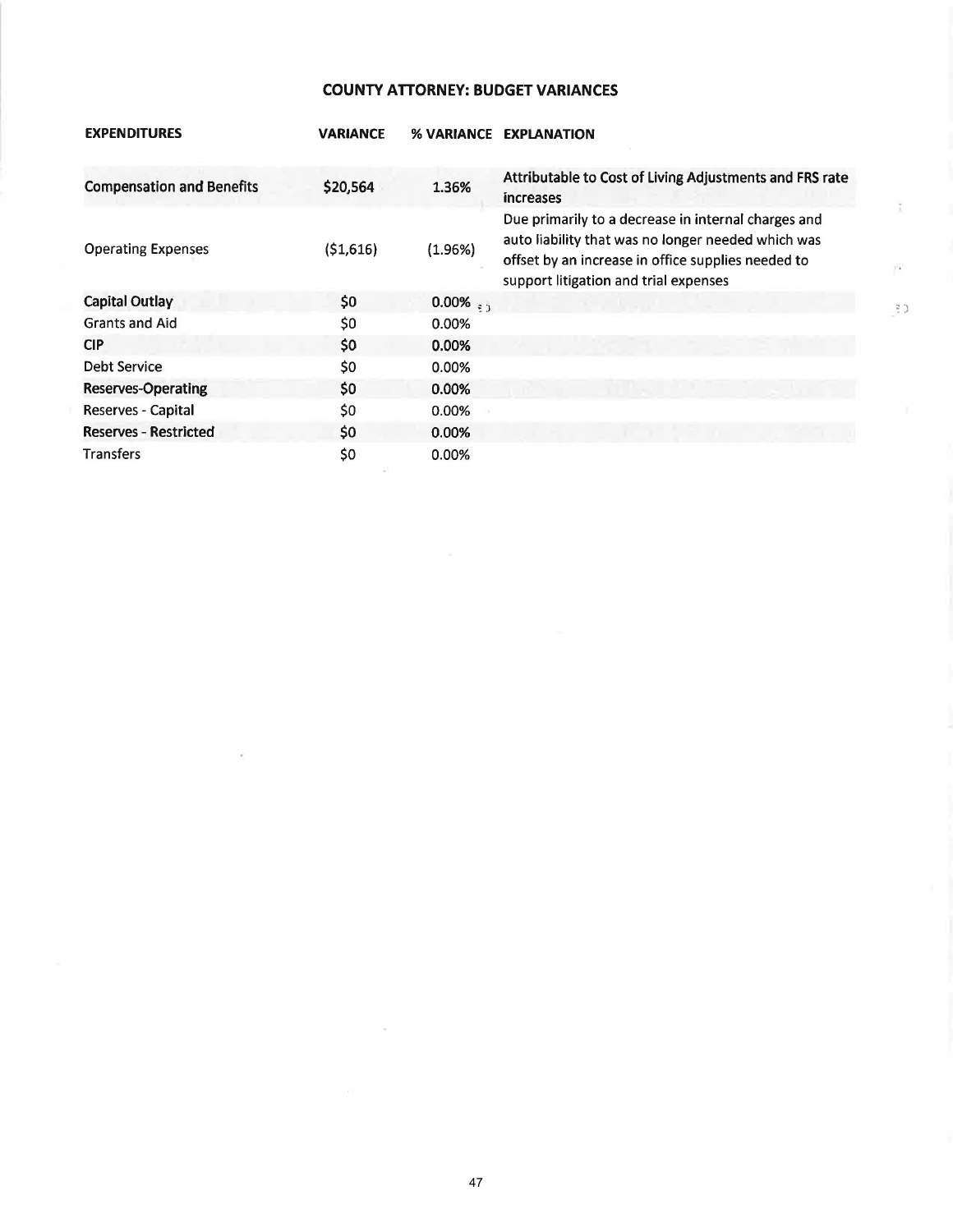# **COUNTY ATTORNEY TRAVEL A & B SUMMARY**

| <b>DESCRIPTION</b>                                                                                                                                     | <b>POSITION</b>                           | <b>DESTINATION</b> | <b>FUNDING</b><br><b>SOURCE</b> | <b>TOTAL COST</b> |
|--------------------------------------------------------------------------------------------------------------------------------------------------------|-------------------------------------------|--------------------|---------------------------------|-------------------|
| <b>COUNTY ATTORNEY</b>                                                                                                                                 |                                           |                    |                                 |                   |
| Continuing Legal Education, Litigation<br>and County Legal Representation                                                                              | <b>County Attorney</b>                    | TBD                | <b>General Fund</b>             | \$750             |
| Continuing Legal Education, Litigation<br>and County Legal Representation                                                                              | <b>Deputy County Attorney</b>             | <b>TBD</b>         | General Fund                    | \$750             |
| Continuing Legal Education, Litigation<br>and County Legal Representation                                                                              | Attorney III                              | <b>TBD</b>         | <b>General Fund</b>             | \$750             |
| Continuing Legal Education, Litigation<br>and County Legal Representation<br>Continuing Legal Education, Litigation<br>and County Legal Representation | <b>Attorney III</b>                       | <b>TBD</b>         | <b>General Fund</b>             | \$750             |
|                                                                                                                                                        | Attorney III                              | <b>TBD</b>         | <b>General Fund</b>             | \$750             |
| Continuing Legal Education, Litigation<br>and County Legal Representation                                                                              | <b>Attorney III</b>                       | <b>TBD</b>         | <b>General Fund</b>             | \$750             |
| Continuing Legal Education, Litigation<br>and County Legal Representation                                                                              | Attorney II                               | <b>TBD</b>         | <b>General Fund</b>             | \$750             |
| Continuing Legal Education, Litigation<br>and County Legal Representation                                                                              | Attorney II                               | <b>TBD</b>         | <b>General Fund</b>             | \$750             |
| Continuing Legal Education, Litigation<br>and County Legal Representation                                                                              | Attorney I                                | <b>TBD</b>         | <b>General Fund</b>             | \$750             |
| Continuing Legal Education, Litigation<br>and County Legal Representation                                                                              | Legal Office<br>Administrator             | <b>TBD</b>         | <b>General Fund</b>             | \$250             |
| Continuing Legal Education, Litigation<br>and County Legal Representation                                                                              | <b>Staff Support Specialist-</b><br>Legal | <b>TBD</b>         | <b>General Fund</b>             | \$250             |
|                                                                                                                                                        |                                           |                    |                                 |                   |

**TOTAL FOR DEPARTMENT:** 

\$7,250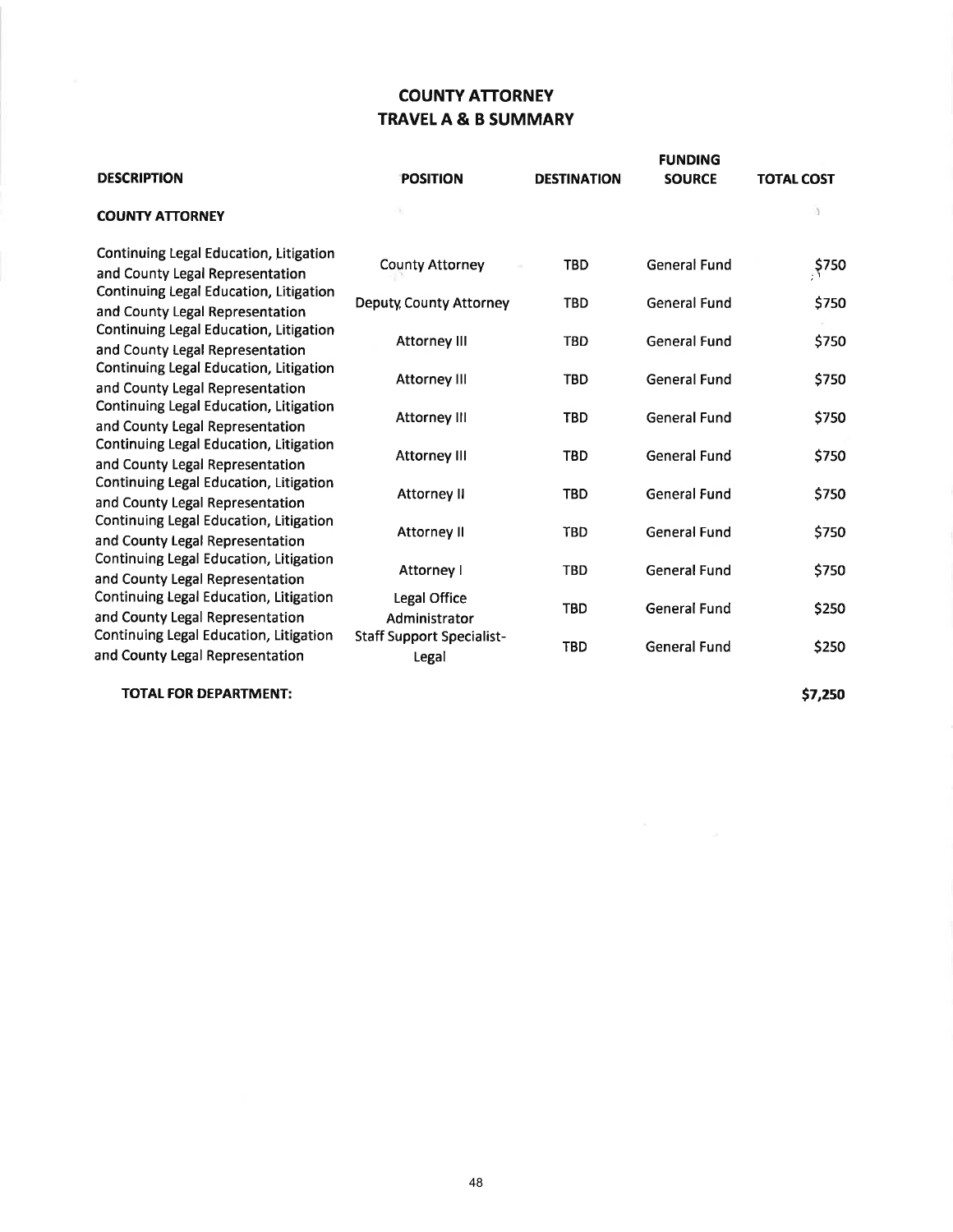# COUNTY ATTORNEY CAPITAL OUTLAY SUMMARY<sup>1</sup>

| <b>DESCRIPTION</b>                                       | <b>QUANTITY</b> | <b>UNIT COST</b> | <b>FUNDING</b><br><b>SOURCE</b> | <b>TOTAL COST</b> |
|----------------------------------------------------------|-----------------|------------------|---------------------------------|-------------------|
| <b>COUNTY ATTORNEY</b>                                   |                 |                  |                                 |                   |
| Miscellaneous hardware and/or<br>software under \$10,000 | <b>TBD</b>      | <b>TBD</b>       | General Fund                    | \$10,000          |
| <b>TOTAL FUNDED FOR DEPARTMENT:</b>                      | $\mathcal{M}$   |                  |                                 | \$10,000          |

 $\overline{\alpha}$ 

 $\overline{\alpha}$ 

 $\mathcal{A}$ 

l) Equipment with a value in excess of\$1,000 (computers \$750). Approved items may be purchased using existing Public Sector Purchasing Cooperative contracts awatded through full and open competition when in the best interest of the County.